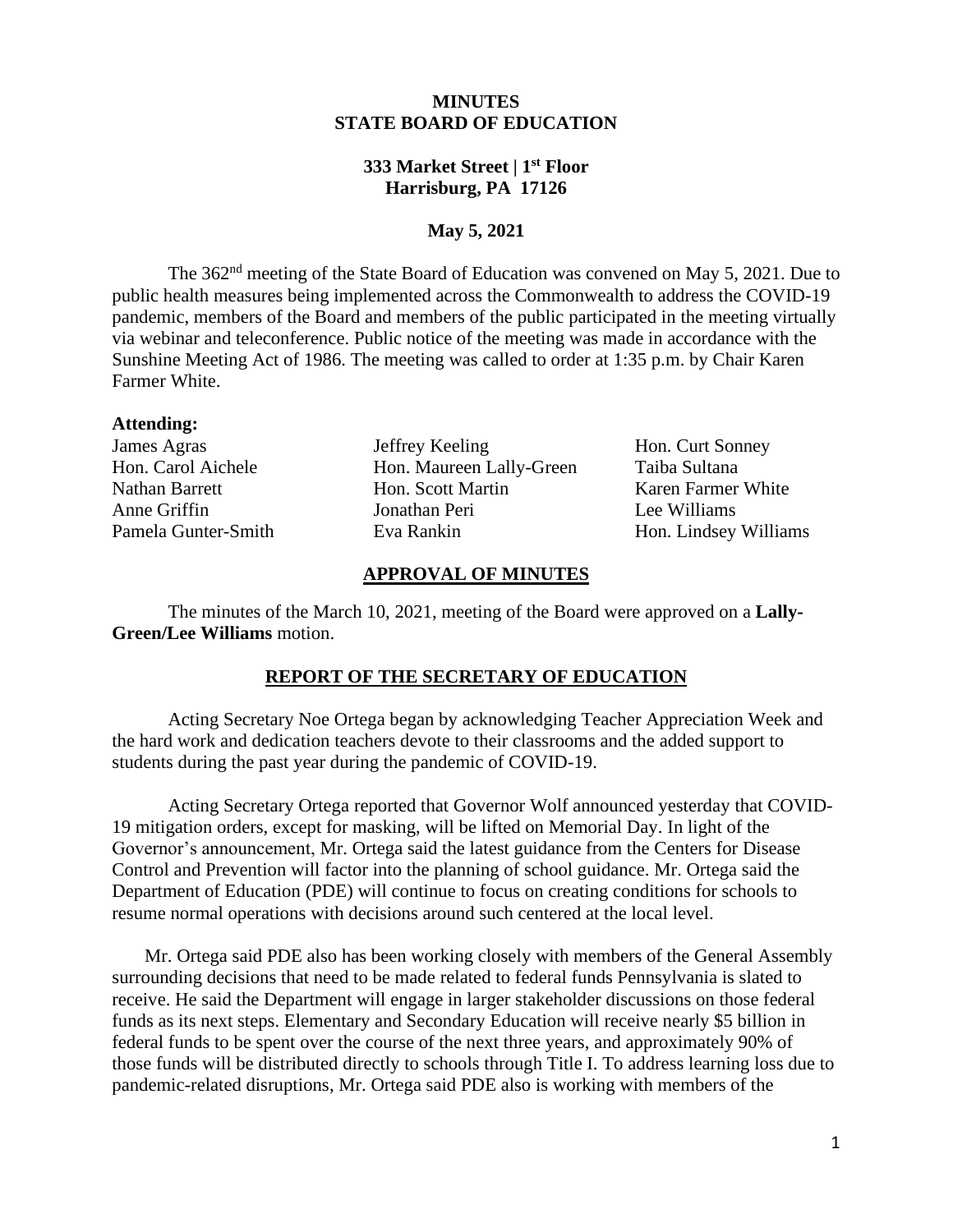General Assembly to determine how the Commonwealth set aside funds can be used to address learning gaps, accelerated learning, summer enrichment programs, and other immediate needs.

Finally, Mr. Ortega announced that \$10.8 million in [PAsmart Advancing Grants](https://www.education.pa.gov/Policy-Funding/SchoolGrants/PAsmart/Pages/AdvancingGrants.aspx2Bczzs%3D&reserved=0) were awarded to expand access to computer science and STEM education for Pennsylvania learners. Combined with PAsmart Targeted Grants announced in 2020, Mr. Ortega said the Wolf administration has awarded nearly \$20 million to bolster STEM and computer science in schools during the 2020-21 school year. Mr. Ortega said the PAsmart initiative established Pennsylvania as a nationwide leader in computer science and STEM learning and, while the pandemic placed a temporary halt in the distribution of PAsmart resources, PDE is pleased to announce that they are now able to provide these grant funds to schools that are doing great work to advance STEM programs in the Commonwealth.

# **PUBLIC COMMENT**

There was no public comment.

# **ACTION ITEMS**

### **RESOLUTION HONORING JILLIAN SWEIGARD**

A motion to approve a resolution honoring Jillian Sweigard was made by Jonathan Peri and seconded by Jeffrey Keeling.

VOTE: All were in favor as indicated by unanimous voice vote.

### **RESOLUTION HONORING ANNE GRIFFIN**

A motion to approve a resolution honoring Anne Griffin was made by James Agras and seconded by Maureen Lally-Green.

VOTE: All were in favor as indicated by unanimous voice vote.

### **RESOLUTION HONORING MATTHEW STEM**

A motion to approve a resolution honoring Matthew Stem was made by Hon. Maureen Lally-Green and seconded by Lee Williams.

VOTE: All were in favor as indicated by unanimous voice vote.

### **ANNOUNCEMENTS**

 reconvene for Executive Session following the meeting of the State Board of Career and Chair Karen Farmer White recessed the meeting and announced that the Board would Technical Education. Ms. Farmer White said the purpose of the Executive Session was to receive an update from counsel on litigation.

## **EXECUTIVE SESSION**